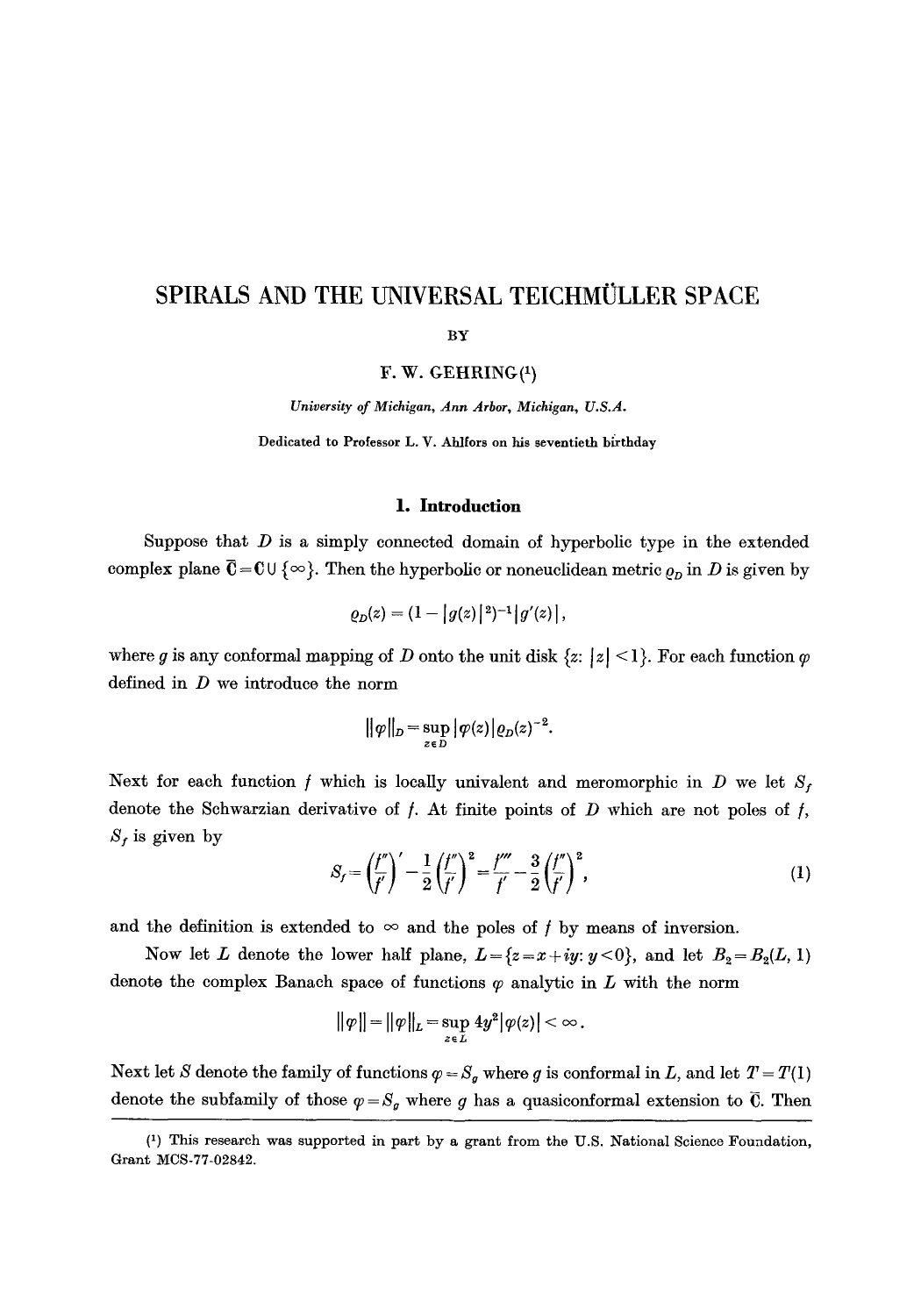$||\varphi|| \leq 6$  for all  $\varphi \in S$  by [11], and hence  $T \subset S \subset B_2$ . The set T is called the universal Teichmiiller space. See [4], [5], [6], [7].

In a recent paper [8], the author established a result, which when combined with an extension theorem of Ahlfors [1], yields the following characterization of T.

*T H ~ o R ~ M 1. T is the interior o/ S.* 

Theorem 1 is closely related to the following interesting open problem raised by Bers in [4], [5], [6], [7].

QUESTIOn. *IS S the closure o/ T?* 

The purpose of this paper is to answer this question in the negative by establishing the following result.

THEOREM 2. There exists a simply connected domain D of hyperbolic type and a *positive constant*  $\delta$  *with the following property. If f is conformal in D and if*  $||S_f||_D \leq \delta$ , then */(D) is not a Jordan domain.* 

COROLLARY. There exists a  $\varphi$  in S which does not lie in the closure of  $T$ .

*Proof of Corollary.* Let  $D$  and  $\delta$  be as in Theorem 2, and let  $g$  be any conformal mapping of L onto D. Then  $\varphi = S_q \in S$ . Choose  $\psi \in S$  with  $\|\psi - \varphi\| \leq \delta$ . Then  $\psi = S_n$ , where h is conformal in L. Set  $f = h \circ g^{-1}$ . Then from the composition law

$$
S_h(z) = S_f(g(z))g'(z)^2 + S_g(z)
$$

it follows that

$$
||S_f||_D = ||S_h - S_g||_L = ||\psi - \varphi|| \le \delta.
$$

Hence  $h(L) = f(D)$  is not a Jordan domain, h does not have even a homeomorphic extension to  $\overline{L}$  and  $\psi \notin T$ . We conclude that  $\varphi$  is a point of S which does not lie in the closure of  $T$ .

The domain  $D$  in Theorem 2 can be described in a very explicit manner. Namely,  $D=\overline{0}-\gamma$ , where  $\gamma$  is the arc

$$
\gamma = \{z = \pm i e^{(-a+i)t} : t \in [0, \infty)\} \cup \{0\}
$$

and  $a \in (0, 1/8\pi)$ . Hence it is not difficult to derive an analytic expression for the conformal mapping g of L onto D, and  $\varphi = S_a$  turns out to be a rational function.

The idea behind the proof of Theorem 2 is quite simple. For  $a \in (0, \infty)$  let

$$
\alpha_1 = \{z = e^{(-a+i)t}: t \in (0, \infty)\}, \quad \alpha_2 = \{z: -z \in \alpha_1\}.
$$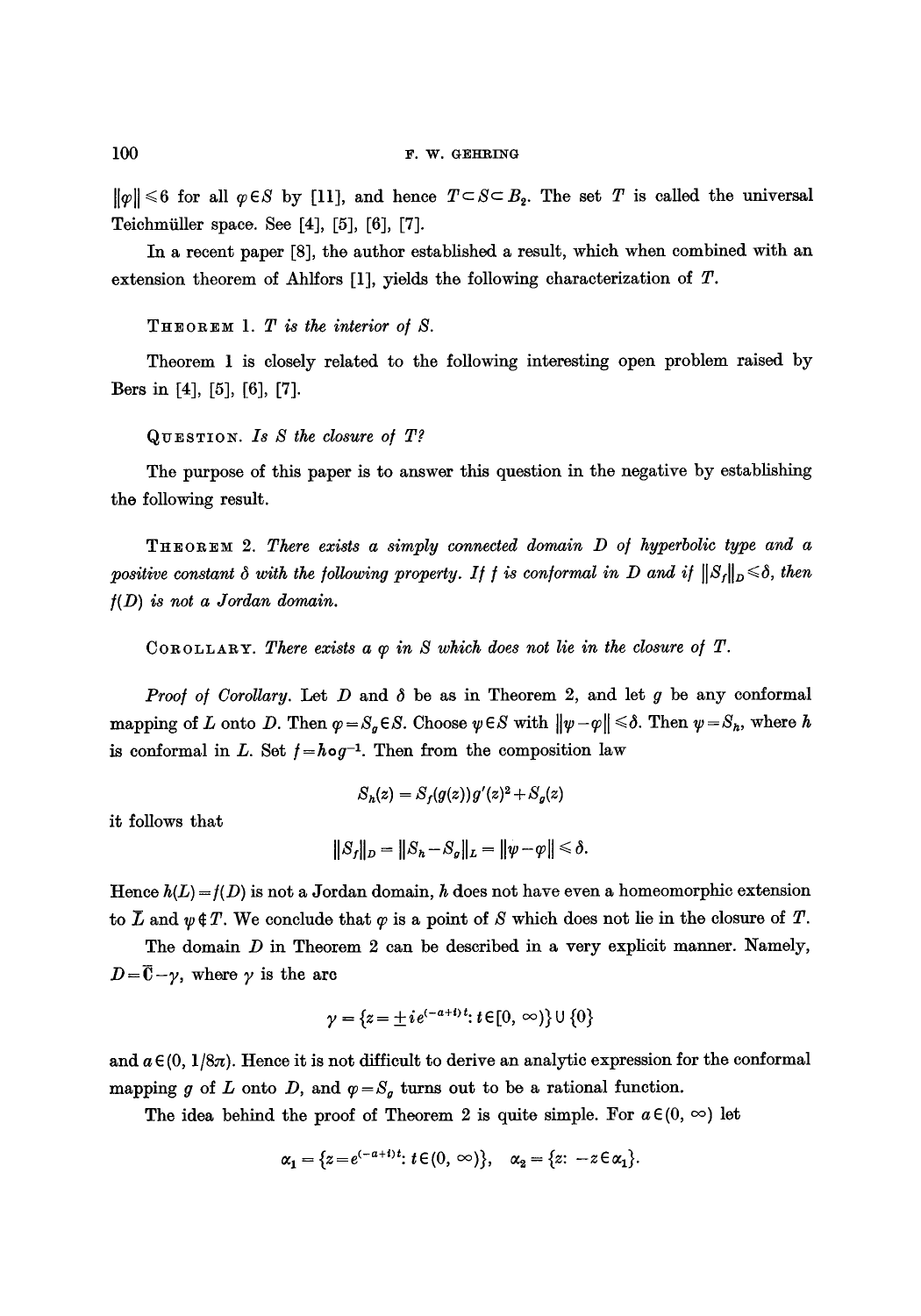Then  $\alpha_1$  and  $\alpha_2$  are logarithmic spirals in D which converge onto the point 0 from opposite sides of  $\partial D$ . Next suppose that f is conformal in D and fixes the points 1, -1,  $\infty$ . As  $||S_f||_D$  approaches 0, f converges to the identity mapping in D. Hence for  $||S_f||_D$  small, f maps  $\alpha_1$ ,  $\alpha_2$  onto a pair of disjoint open arcs  $\alpha_1^*$ ,  $\alpha_2^*$  which spiral onto  $f_1(0)$ ,  $f_2(0)$ , the points which  $f(z)$  approaches as  $z \rightarrow 0$  from the two sides of  $\partial D$ . This assertion follows from Lemmas 3, 5, 6 and 8.

Now the rate at which  $\alpha_1$  and  $\alpha_2$ , and hence  $\alpha_1^*$  and  $\alpha_2^*$ , spiral depends on a. If a is sufficiently small, then  $\alpha_1^*$ ,  $\alpha_2^*$  will spiral very slowly onto  $f_1(0)$ ,  $f_2(0)$ . Since  $\alpha_1^*$ ,  $\alpha_2^*$  are disjoint, the points  $f_1(0)$ ,  $f_2(0)$  will either coincide or be separated by a distance greater than a positive constant d. This is a consequence of Lemma 1.

Finally if we make  $||S_f||_D$  still smaller, we can arrange by Lemma 9 that  $f_1(0)$ ,  $f_2(0)$ lie near 0 and hence within distance d of each other. Then  $f_1(0)$  and  $f_2(0)$  will coincide and  $f(D)$  will not be a Jordan domain.

The complete proof for Theorem 2 is given in section 3. As indicated above, it depends on a number of results for a class of spirals. These are established in section 2.

## 2. Spirals

We derive here the results on spirals which will be needed in the proof of Theorem 2.

*Definition.* Suppose that  $\alpha$  is an open are in C, that  $z_1$ ,  $z_2 \in \mathbb{C}$  and that  $b \in (1, \infty)$ . We say that  $\alpha$  is a spiral from  $z_1$  onto  $z_2$  if  $\alpha$  has the representation

$$
z = z(t) = (z_1 - z_2) r(t) e^{it} + z_2, \quad t \in (0, \infty), \tag{2}
$$

where  $r(t)$  is positive and continuous with

$$
\lim_{t\to 0} r(t) = 1, \quad \lim_{t\to\infty} r(t) = 0. \tag{3}
$$

We say that  $\alpha$  is a b-spiral if, in addition,

$$
|z(t_1)-z_2| \leq b |z(t_2)-z_2| \tag{4}
$$

for all  $t_1, t_2 \in (0, \infty)$  with  $|t_1 - t_2| \leq 2\pi$ .

*Example.* Suppose that  $a>0$  and that  $\alpha$  is the analytic open arc

$$
z=e^{(-a+i)t},\quad t\in(0,\infty).
$$

Then  $\alpha$  is an  $e^{2\pi a}$ -spiral from 1 onto 0 and

$$
k(z)|z| = (a^2 + 1)^{-\frac{1}{2}}, \quad \frac{dk}{ds}(z)|z|^2 = a(a^2 + 1)^{-1}
$$
 (5)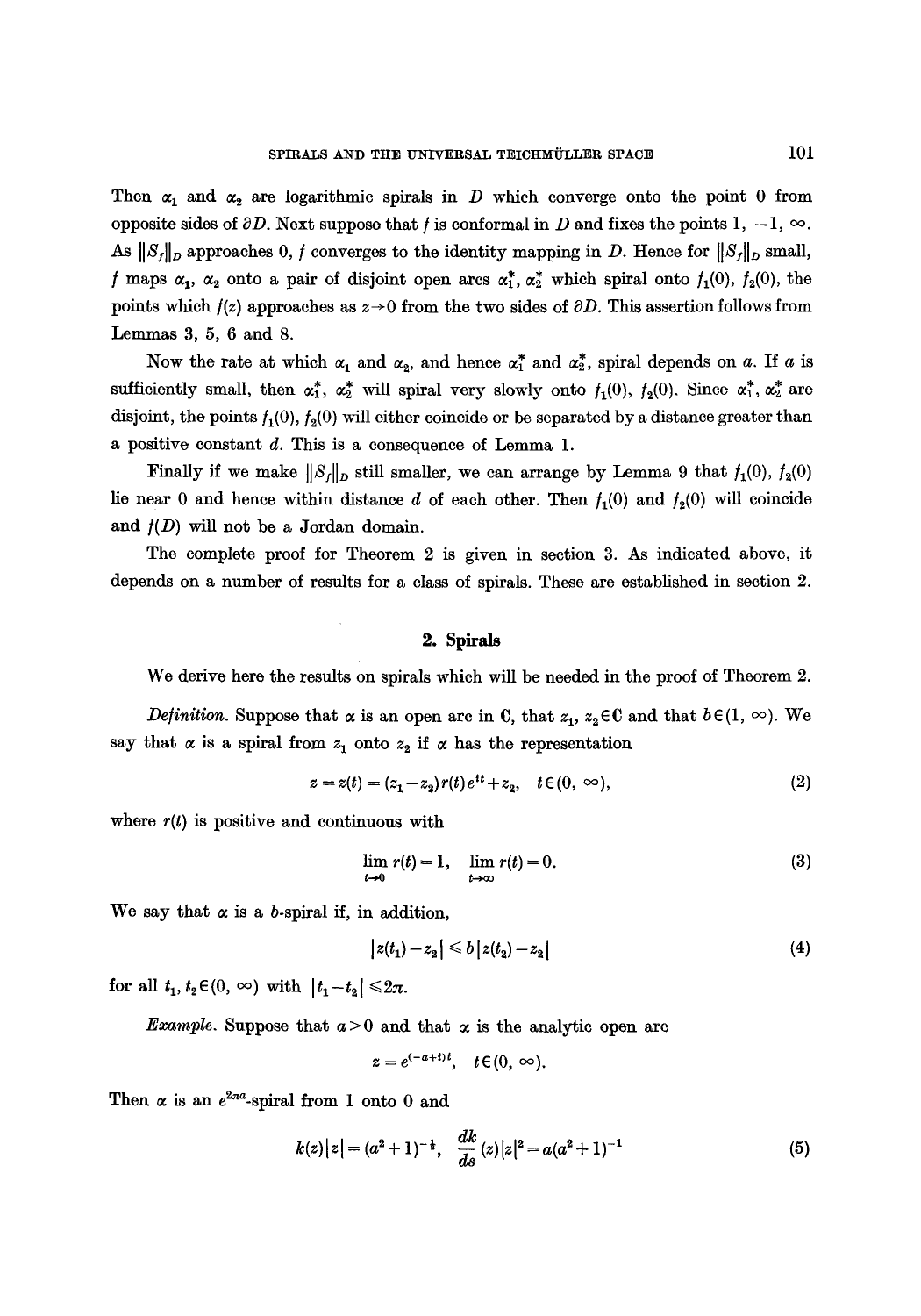for all  $z \in \alpha$ , where k denotes the curvature and s the arclength of  $\alpha$  taken in the direction from 1 to 0.

**PROPOSITION 1.** If  $\alpha$  is a spiral from  $z_1$  onto  $z_2$  with the representation (2), then

$$
|z(t+2\pi)-z_2| < |z(t)-z_2| \tag{6}
$$

*for*  $t \in (0, \infty)$ .

*Proof.* Let A denote the set of  $t \in (0, \infty)$  for which (6) holds and let  $B=(0, \infty)-A$ . Since  $\alpha$  is an open arc, B is the set of  $t \in (0, \infty)$  for which the inequality in (6) is reversed. Hence A and B are both open. If  $B+\varnothing$ , then  $B=(0, \infty)$  and

$$
|z(2n\pi)-z_2| \geq |z(2\pi)-z_2| > 0
$$

for all integers  $n \geq 1$  contradicting (3). Thus  $A = (0, \infty)$ .

**PROPOSITION 2.** If  $\alpha$  is a b-spiral from  $z_1$  onto  $z_2$  and if f is a conformal similarity *mapping, then*  $f(x)$  *is a b-spiral from*  $f(z_1)$  *onto*  $f(z_2)$ *.* 

*Proof.* This is an immediate consequence of the above definition.

The proof of Theorem 2 is based on a simple geometric fact. Namely that when  $b \in (1, 2)$ , the two points, onto which a pair of disjoint b-spirals converge, must either coincide or be separated by a distance greater than  $\frac{1}{2}b^{-2}$  times the diameter of the smaller spiral. This observation is an immediate consequence of the following result.

LEMMA 1. Suppose that  $\alpha$  is a b-spiral from  $z_1$  onto  $z_2$ , that  $\beta$  is a b-spiral from  $w_1$  onto  $w_2$  and that  $\alpha \cap \beta = \emptyset$ . If  $b \in (1, 2)$ , then either  $z_2 = w_2$  or

$$
|z_2-w_2|>\frac{1}{b}\min\left(|z_1-z_2|,|w_1-w_2|\right).
$$

*Proof.* Suppose otherwise. Then

$$
0<|z_2-w_2|\leqslant \frac{1}{b}\min\left(|z_1-z_2|,|w_1-w_2|\right).
$$
 (7)

If  $\alpha$  has the representation (2), then arg  $(z(t_0)-z_2)=\arg(w_2-z_2)$  for some  $t_0\in(0, 2\pi]$ , and we obtain

$$
\big|z(t_0)-z_2\big|\!\geqslant\!\frac{1}{b}\lim_{t\rightarrow 0}\big|z(t)-z_2\big| \!=\!\frac{1}{b}\big|z_1-z_2\big|\!\geqslant\!\big|w_2-z_2\big|
$$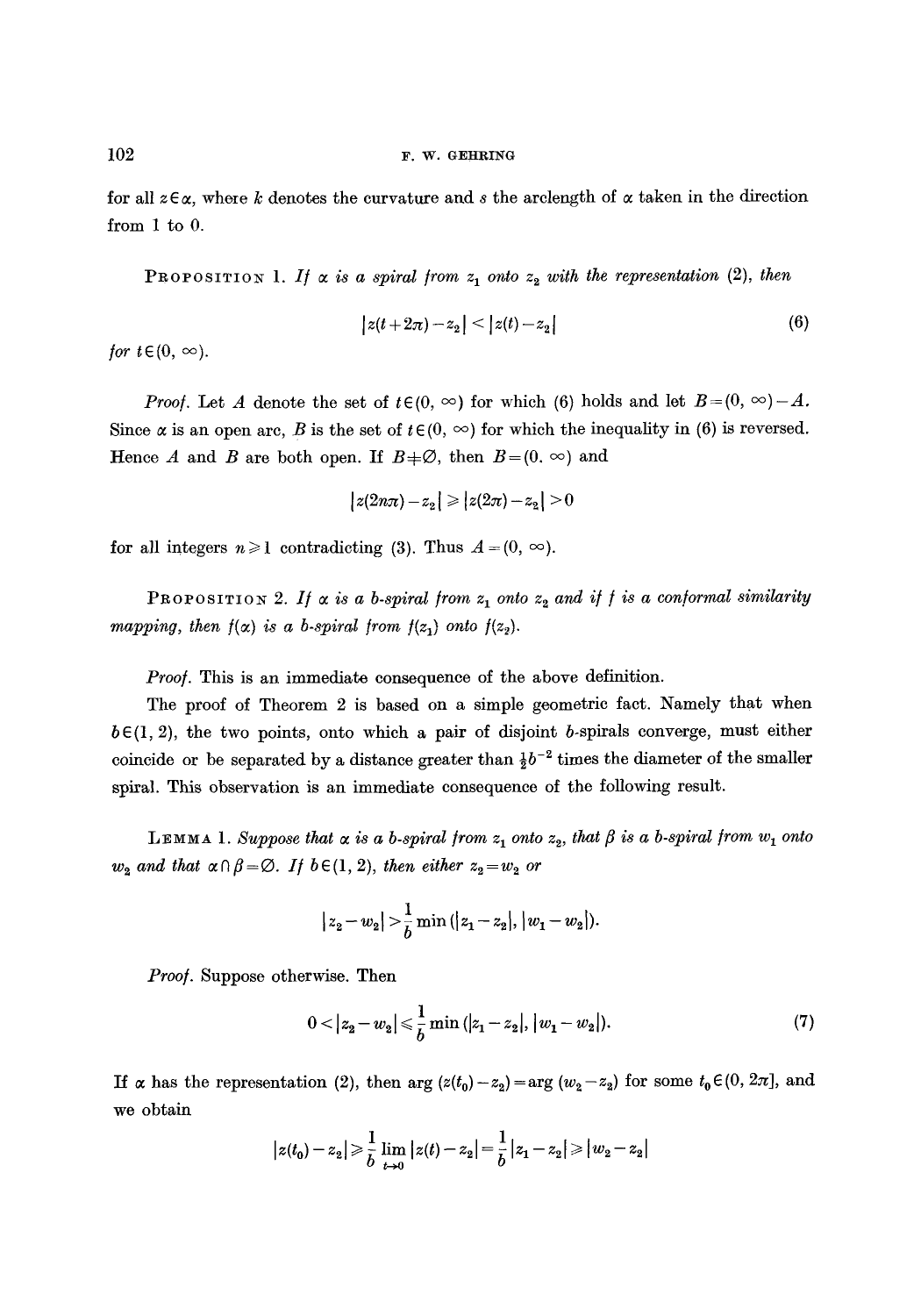from (3), (4) and (7). For each integer  $m \ge 0$  let  $t_1 = t_0 + 2m\pi$ . Then  $|z(t_1) - z_2|$  decreases to 0 as  $m \rightarrow \infty$ , and we can fix m so that

$$
\begin{cases}\n\arg(z(t_1)-z_2) = \arg(w_2-z_2) = \arg(z(t_1+2\pi)-z_2), \\
|z(t_1)-z_2| \ge |w_2-z_2| > |z(t_1+2\pi)-z_2|.\n\end{cases}
$$
\n(8)

Similarly if  $\beta$  has the representation  $w = w(u)$ ,  $u \in (0, \infty)$ , then we can choose  $u_1 \in (0, \infty)$  so that

$$
\begin{cases}\n\arg(w(u_1) - w_2) = \arg(z_2 - w_2) = \arg(w(u_1 + 2\pi) - w_2), \\
|w(u_1) - w_2| \ge |z_2 - w_2| > |w(u_1 + 2\pi) - w_2|\n\end{cases}.\n\tag{9}
$$

Now let  $\lambda$  denote the line through  $z_2$  and  $w_2$  directed from  $z_2$  to  $w_2$ . Then (8) and (9) imply that  $z(t_1)$ ,  $z(t_1+2\pi)$ ,  $w(u_1)$ ,  $w(u_1+2\pi)$  lie on  $\lambda$ , that  $w(u_1)$  precedes or coincides with  $z_2$ , that  $z(t_1)$  coincides with or follows  $w_2$ , and that  $z(t_1+2\pi)$  and  $w(u_1+2\pi)$  lie between  $z_2$  and  $w_2$ . We claim that

$$
|z(t_1 + 2\pi) - z_2| \le |w(u_1 + 2\pi) - z_2|.
$$
 (10)

To see this set

$$
A = \{z = s(z(t) - z_2) + z_2 : s \in (0, 1), t \in (t_1 + \pi, t_1 + 3\pi)\},
$$
  
\n
$$
B = \{z = s(z(t) - z_2) + z_2 : s \in (1, \infty), t \in (t_1 + \pi, t_1 + 3\pi)\},
$$
  
\n
$$
\alpha_1 = \{z = z(t) : t \in (t_1 + \pi, t_1 + 3\pi)\} \subset \alpha,
$$
  
\n
$$
\beta_1 = \{z = w(u) : u \in (u_1 + 2\pi, \infty)\} \subset \beta,
$$
  
\n
$$
\lambda_1 = \{z = s(z(t_1 + \pi) - z_2) + z_2 : s \in [0, \infty)\} \subset \lambda.
$$

Then A and B are open and disjoint,  $\beta_1$  joins  $w(u_1+2\pi)$  to  $w_2 \in B$  in C, and

$$
0 = A \cup B \cup \alpha_1 \cup \lambda_1.
$$

From Proposition 1 it follows that

$$
\beta_1 \cap (\alpha_1 \cup \lambda_1) = \beta_1 \cap \lambda_1 = \varnothing
$$

and hence that  $\beta_1 \subset B$ . Thus  $w(u_1+2\pi) \notin A$  and we obtain (10).

Finally since  $\alpha$  and  $\beta$  are b-spirals, Proposition 1 and (10) yield

$$
|z(t_1)-z_2| \le b |z(t_1+2\pi)-z_2| \le b |w(u_1+2\pi)-z_2|
$$
  
\n
$$
\le b |w(u_1)-w(u_1+2\pi)|
$$
  
\n
$$
= b(|w(u_1)-w_2|-|w(u_1+2\pi)-w_2|)
$$
  
\n
$$
\le (b-1)|w(u_1)-w_2| < |w(u_1)-w_2|.
$$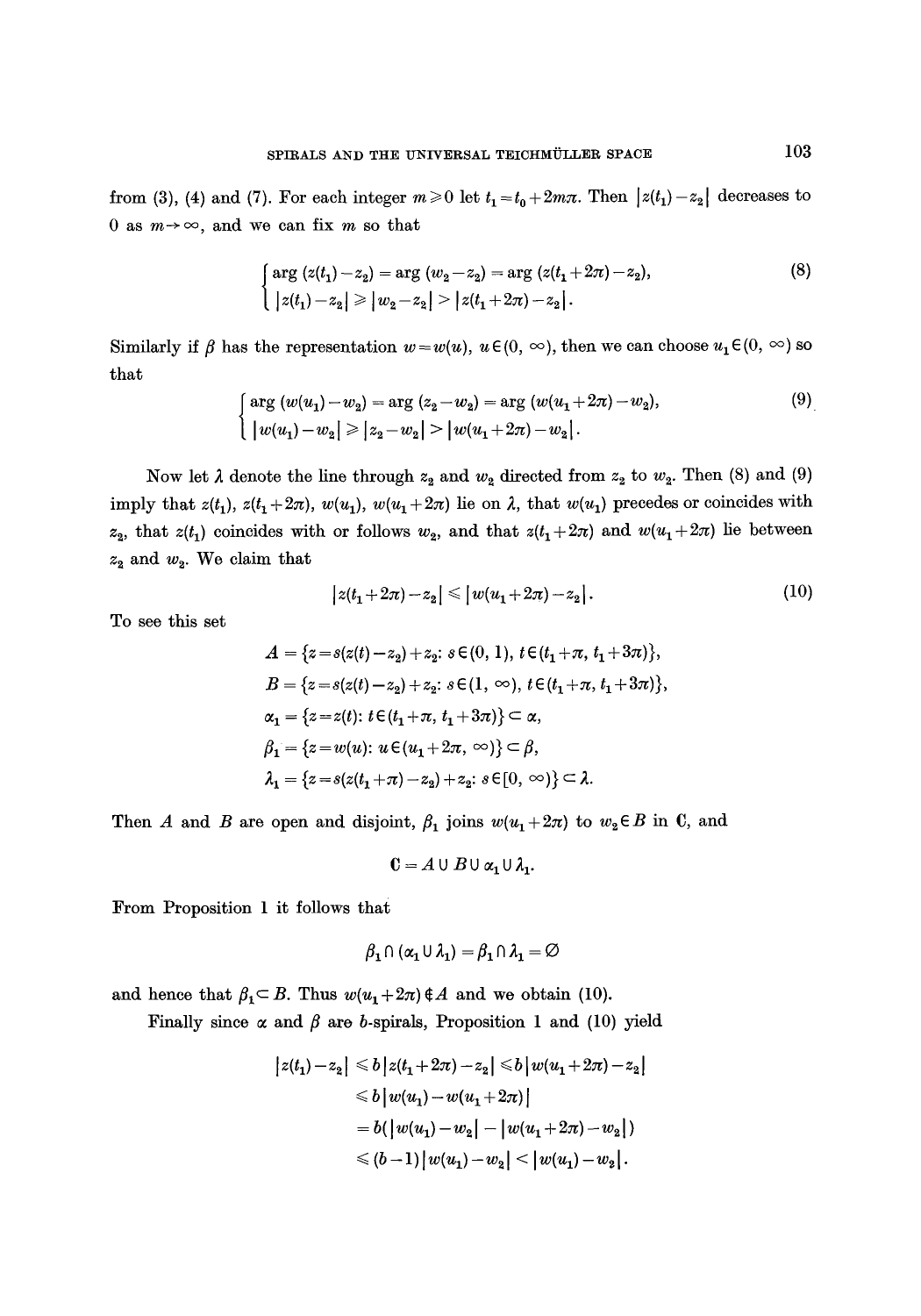Next we can reverse the roles of  $\alpha$  and  $\beta$  in the above argument to obtain

$$
\big|w(u_1)-w_2\big|< \big|z(t_1)-z_2\big|\,.
$$

This contradiction shows that (7) cannot hold, completing the proof of Lemma 1.

We derive next in Lemmas 2 and 3 conditions, similar to (5), which guarantee that an analytic open arc is a spiral or a b-spiral, respectively. By Proposition 2, we may restrict our attention to the case where the arc has 1 and 0 as its endpoints.

LEMMA 2. Suppose that c,  $d \in (0, \infty)$ , that  $\alpha$  is an analytic open arc with 1 and 0 as *endpoints, and that* 

$$
k(z)|z|\geqslant c,\quad \frac{dk}{ds}\,(z)|z|^2\!\geqslant\! d
$$

*for*  $z \in \alpha$ , where s is taken in the direction from 1 to 0. Then  $\alpha$  is a rectifiable spiral from 1 onto 0.

*Proof.* For each  $z \in \alpha$  let  $\rho(z)$  and  $C(z)$  denote the radius and circle of curvature for  $\alpha$  at z. Since k is positive and increasing in s, the part of  $\alpha$  from z to 0 must lie inside  $C(z)$ by a theorem due to A. Kneser. (See p. 48 in [9].) Hence

$$
|z|\leqslant 2\varrho(z)=\frac{2}{k(z)},\quad -\frac{d\varrho}{ds}\left( z\right)=\frac{\displaystyle\frac{dk}{ds}\left( z\right)}{k(z)^{2}}\geqslant \frac{d}{4}
$$

for  $z \in \alpha$ . If  $\beta$  is any closed subarc of  $\alpha$  from  $w_1$  to  $w_2$ , then

$$
l(\beta) = \int_{\beta} ds \leq \frac{4}{d} \int_{\beta} \left( -\frac{d\varrho}{ds} \right) ds < \frac{4}{d} \varrho(w_1) \leq \frac{4}{cd} |w_1|,
$$

and hence  $\alpha$  is rectifiable with length

$$
l=l(\alpha)=\sup_{\beta\subset\alpha}l(\beta)\leqslant\frac{4}{cd}.
$$

Let s denote the arclength of  $\alpha$  from 1 to z, let  $z = z(s)$ ,  $s \in (0, l)$ , denote the corresponding parametrization for  $\alpha$ , and choose a continuous branch of log  $z(s)$  so that log  $z(s) \rightarrow 0$ as  $s\rightarrow 0$ . Then  $t(s)$  = Im (log  $z(s)$ ) is continuously differentiable with

$$
t'(s) = \mathrm{Im}\left(\frac{z'(s)}{z(s)}\right).
$$

Suppose that  $t'(s_0)=0$  for some  $s_0\in(0, l)$ . Then  $z'(s_0)=az(s_0)$  where a is a real constant. This implies that the circle of curvature  $C(z(s_0))$  is tangent to the ray from 0 through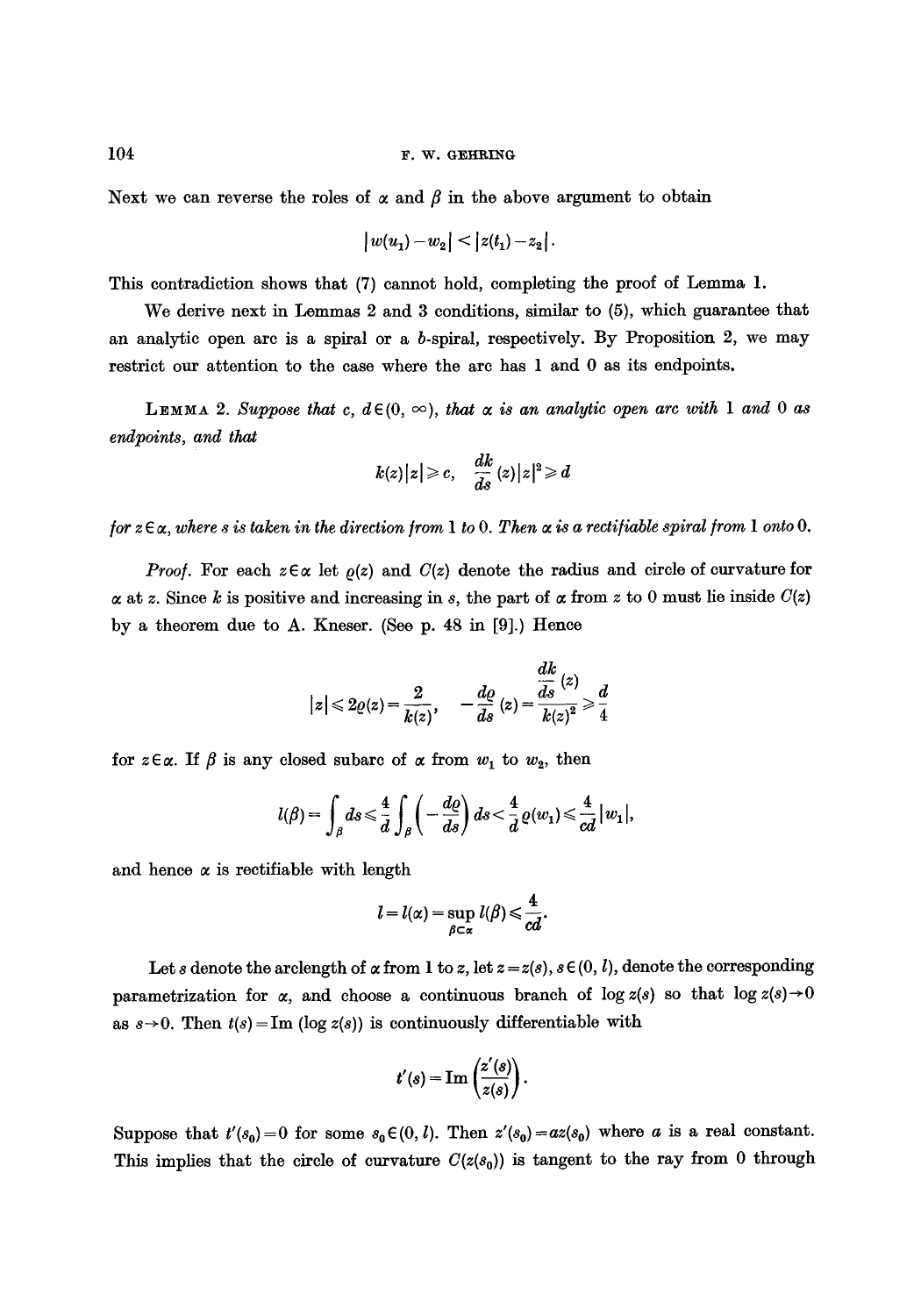$z(s_0)$  and hence that  $C(z(s_0))$  cannot contain the point 0, thus contradicting the above mentioned theorem of Kneser. We conclude that

$$
t'(s) = \operatorname{Im}\left(\frac{z'(s)}{z(s)}\right) \neq 0\tag{11}
$$

for  $s \in (0, l)$  and hence that  $t(s)$  is a strictly monotone function of s in  $(0, l)$ .

By (11) we can choose a continuous branch of  $\log (z'(s)/z(s))$  such that

$$
|\theta(s)| < \pi, \quad \theta(s) = \text{Im}\left(\log \frac{z'(s)}{z(s)}\right)
$$
 (12)

in  $(0, l)$ . Then

$$
\varphi(s) = t(s) + \theta(s) = \text{Im} (\log z'(s)) \tag{13}
$$

determines the angle of inclination for the tangent vector *z'(s)* and

$$
\varphi'(s)=k(z(s))\geqslant c\,\bigl\vert\,z(s)\,\bigr\vert^{\,-1}\geqslant c(l-s)^{-1}
$$

for  $s \in (0, l)$ . If  $s_0 \in (0, l)$ , then

$$
\varphi(s)-\varphi(s_0) \geqslant \int_{s_0}^s c(l-s)^{-1} \, ds = c \, \log \frac{l-s_0}{l-s}
$$

for  $s \in (s_0, l)$ , and  $\varphi(s) \to \infty$  as  $s \to l$ . Thus  $t(s) \to \infty$  as  $s \to l$  by (12) and (13). Since  $t(s) \to 0$  as  $s \rightarrow 0$ , we conclude that *s* is a strictly increasing function of *t*,  $s=s(t)$ , in  $(0, \infty)$ . Set  $r(t)=$  $|z(s(t))|$ . Then

$$
z = r(t) e^{it}, \quad t \in (0, \infty),
$$

is a representation for  $\alpha$  which shows that  $\alpha$  is a spiral from 1 onto 0.

**LEMMA 3.** Suppose that  $c_1, c_2, d_1, d_2 \in (0, \infty)$  and that  $4\pi d_2 < c_1^2$ . Suppose also that  $\alpha$  is *an analytic open arc with 1 and 0 as endpoints and that* 

$$
c_1\leqslant k(z)\big|z\big|\leqslant c_2,\quad d_1\leqslant \frac{dk}{ds}\,(z)\big|z\big|^2\leqslant d_2
$$

*for*  $z \in \alpha$ , where s is taken in the direction from 1 to 0. Then  $\alpha$  is a rectifiable b-spiral from 1 *onto* 0, *where* 

$$
b=\frac{c_1 c_2}{c_1^2-4\pi d_2}>1.
$$

*Proof.* Lemma 2 implies that  $\alpha$  is a rectifiable spiral from 1 onto 0 with the representation

$$
z=z(t)=r(t)e^{it}, \quad t\in (0,\infty).
$$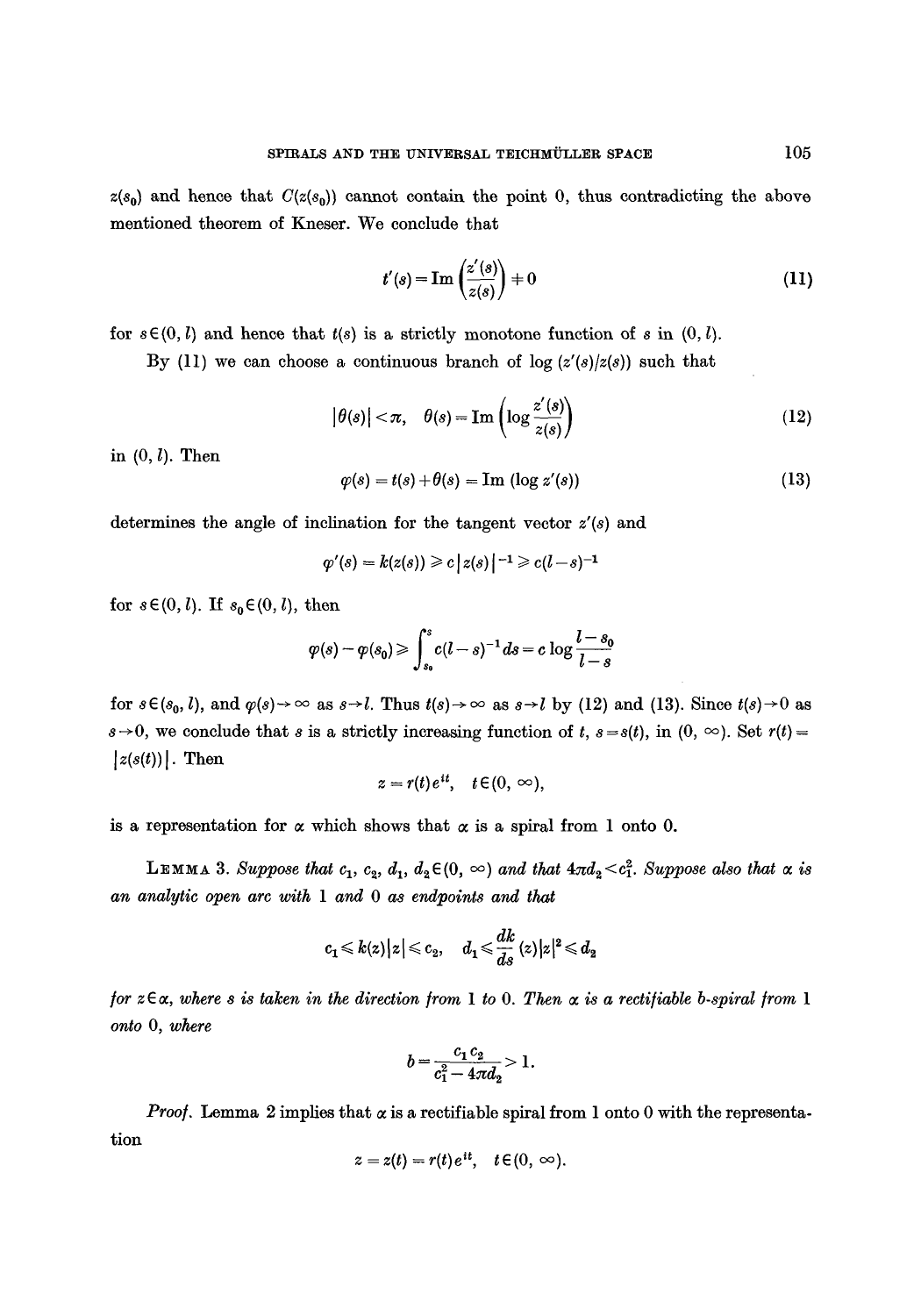It remains only to prove that  $|z(t_1)| \leq b |z(t_2)|$  for all  $t_1, t_2 \in (0, \infty)$  with  $|t_1 - t_2| \leq 2\pi$ . Let  $\rho(z)$  denote the radius of curvature for  $\alpha$  at z. Then since

$$
|z|\leqslant c_2\varrho(z)\leqslant \frac{c_2}{c_1}|z|,
$$

it suffices to show that

$$
\varrho(z(t_1)) \leqslant \frac{c_1}{c_2} b\varrho(z(t_2))\tag{14}
$$

for all such  $t_1$ ,  $t_2$ .

Fix  $t_1$ ,  $t_2 \in (0, \infty)$  with  $|t_1-t_2| \leq 2\pi$  and for  $j=1, 2$  let  $z_j=z(t_j)$ ,  $s_j=s(t_j)$ ,  $\theta_j=\theta(s_j)$  and  $\varphi_j = \varphi(s_j)$  where  $\theta(s)$  and  $\varphi(s)$  are as in the proof of Lemma 3. Since

$$
0<-\frac{d\varrho}{ds}\left(z\right)\!=\!\frac{\dfrac{dk}{ds}\left(z\right)}{k\!\left(z\right)^{2}}\!\leqslant\!\frac{d_{2}}{c_{1}^{2}}
$$

for  $z \in \alpha$ ,  $\varrho(z)$  is decreasing as a function of s. Suppose that  $s_2 \leq s_1$ . Then

$$
\varrho(z_1)\!\leqslant\!\varrho(z_2)\!<\!\frac{c_1}{c_2}b\varrho(z_2)
$$

and (14) holds. Suppose next that  $s_1 < s_2$ . Then

$$
\varrho(z_1)-\varrho(z_2)=\int_{s_1}^{s_2}\left(-\,\frac{d\varrho}{ds}\right)ds\!\leqslant\!\frac{d_2}{c_1^2}\,(s_2-s_1),
$$

while

$$
s_2-s_1=\int_{\varphi_1}^{\varphi_2}\left(\frac{ds}{d\varphi}\right)d\varphi=\int_{\varphi_1}^{\varphi_2}\varrho\,d\varphi\leqslant\varrho(z_1)\big|\varphi_2-\varphi_1\big|.
$$

Then (12) and (13) imply that

$$
|\varphi_2-\varphi_1|\leqslant |t_2-t_1|+|\theta_2-\theta_1|\leqslant 4\pi,
$$

and we obtain

$$
\varrho(z_1)-\varrho(z_2) \leqslant \frac{4\pi d_2}{c_1^2}\varrho(z_1),
$$

from which (14) again follows. Hence the proof is complete.

We conclude this section with a result similar to Proposition 2. It implies that the image of a logarithmic spiral under a conformal mapping, which is nearly a similarity, is again a spiral. We require first the following result.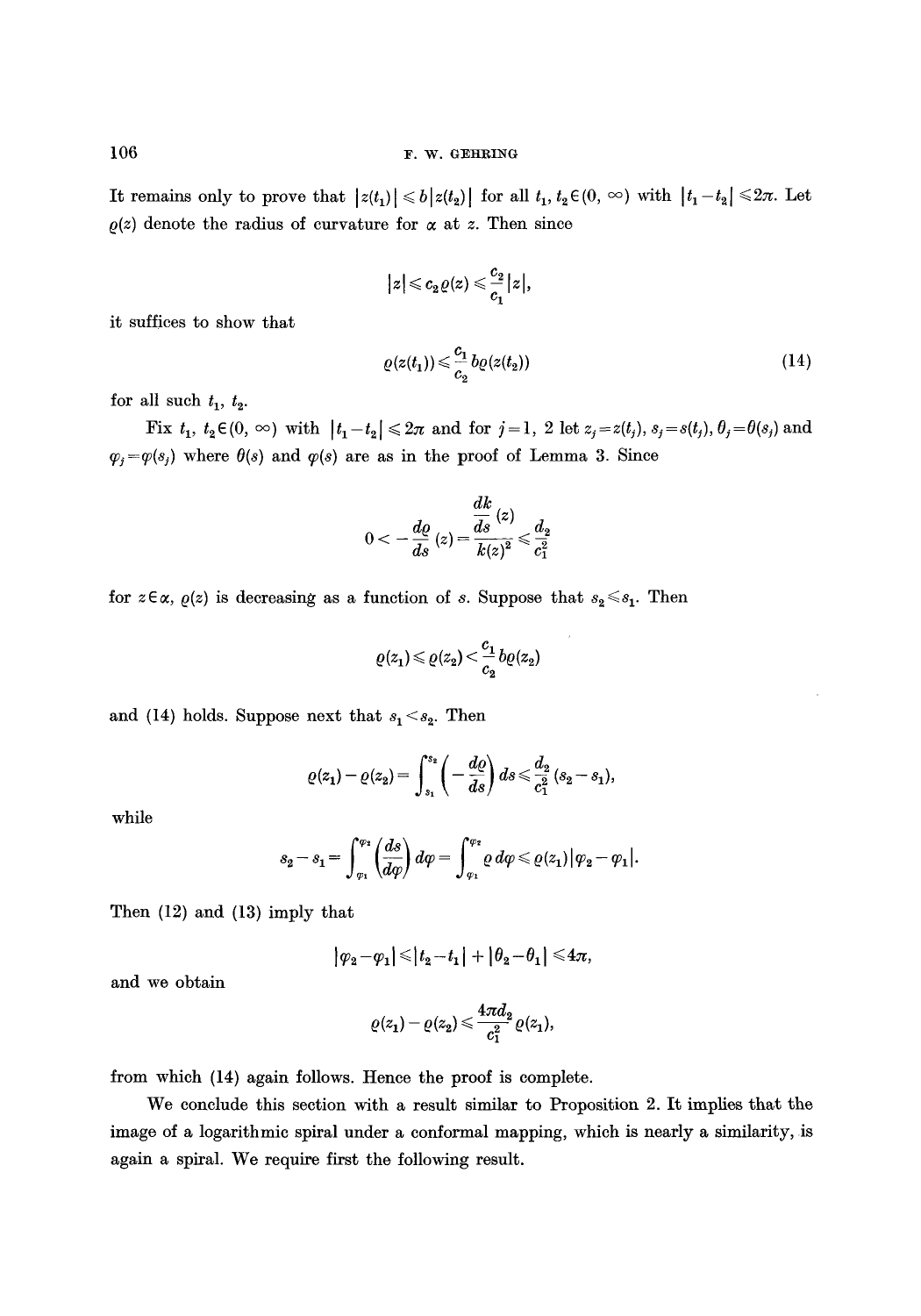**LEMMA 4.** Suppose that  $\alpha$  is an analytic arc with the representation  $z=z(t)$  where  $z'(t)$  $\neq$ 0, and suppose that *f* maps a neighborhood of  $\alpha$  conformally into C. Then  $\alpha^* = f(\alpha)$  is an *analytic arc with the representation*  $w = f \circ z(t)$  *and* 

$$
k^*(f(z)) |f'(z)| - k(z) = \text{Im} \left( \frac{f''(z)}{f'(z)} \frac{z'(t)}{|z'(t)|} \right),
$$
  

$$
\frac{dk^*}{ds^*} (f(z)) |f'(z)|^2 - \frac{dk}{ds} (z) = \text{Im} \left( S_f(z) \frac{z'(t)^2}{|z'(t)|^2} \right),
$$

where k,  $k^*$  denote the curvatures and s,  $s^*$  the arclengths of  $\alpha$ ,  $\alpha^*$  in the direction of increasing t.

*Proof.* If 
$$
w(t) = f \circ z(t)
$$
, then  $w'(t) = f'(z)z'(t) \neq 0$  and

$$
\frac{w''(t)}{w'(t)} - \frac{z''(t)}{z'(t)} = \frac{f''(z)}{f'(z)}z'(t), \quad S_w(t) - S_z(t) = S_f(z)z'(t)^2,
$$
\n(15)

where  $z=z(t)$  and where  $S_w$  and  $S_z$  are defined exactly as in (1) with the differentiation now taken with respect to the real variable t. Then

$$
k^*(w) |f'(z)| - k(z) = \operatorname{Im} \left( \frac{w''(t)}{w'(t)} - \frac{z''(t)}{z'(t)} \right) |z'(t)|^{-1}
$$
 (16)

by elementary differential geometry and

$$
\frac{dk^*}{ds^*}(w)|f'(z)|^2 - \frac{dk}{ds}(z) = \text{Im}\left(S_w(t) - S_z(t)\right)|z'(t)|^{-2} \tag{17}
$$

by Exercise 3 on p. 21 of [3]. The desired conclusion now follows from (15), (16) and (17).

**LEMMA** 5. Suppose that b,  $c_1$ ,  $c_2$ ,  $d_1$ ,  $d_2$  and  $\alpha$  are as in Lemma 3 and that  $b^* \in (b, \infty)$ . *Then there exists an*  $\varepsilon > 0$ *, depending only on*  $b^*$ *, c<sub>1</sub>, c<sub>2</sub>, d<sub>1</sub>, d<sub>2</sub>, with the following property. If f maps a neighborhood of*  $\alpha$  *conformally into C, if*  $f(z) \rightarrow 1$  *and 0 as*  $z \rightarrow 1$  *and 0 on*  $\alpha$ *, and if* 

$$
\left|\frac{zf'(z)}{f(z)}-1\right|\leq \varepsilon, \quad \left|\frac{z^2f''(z)}{f(z)}\right|\leq \varepsilon, \quad \left|\frac{z^3f'''(z)}{f(z)}\right|\leq \varepsilon \tag{18}
$$

*for*  $z \in \alpha$ *, then*  $\alpha^* = f(\alpha)$  *is a b\*-spiral from* 1 *onto* 0.

*Proof.* By hypothesis we can choose  $\eta \in (0, \min(c_1, d_1))$  so that

$$
4\pi(d_2+\eta)<\left(c_1-\eta\right)^2,\quad \frac{\left(c_1-\eta\right)\left(c_2+\eta\right)}{\left(c_1-\eta\right)^2-4\pi(d_2+\eta)}\leqslant b^*.
$$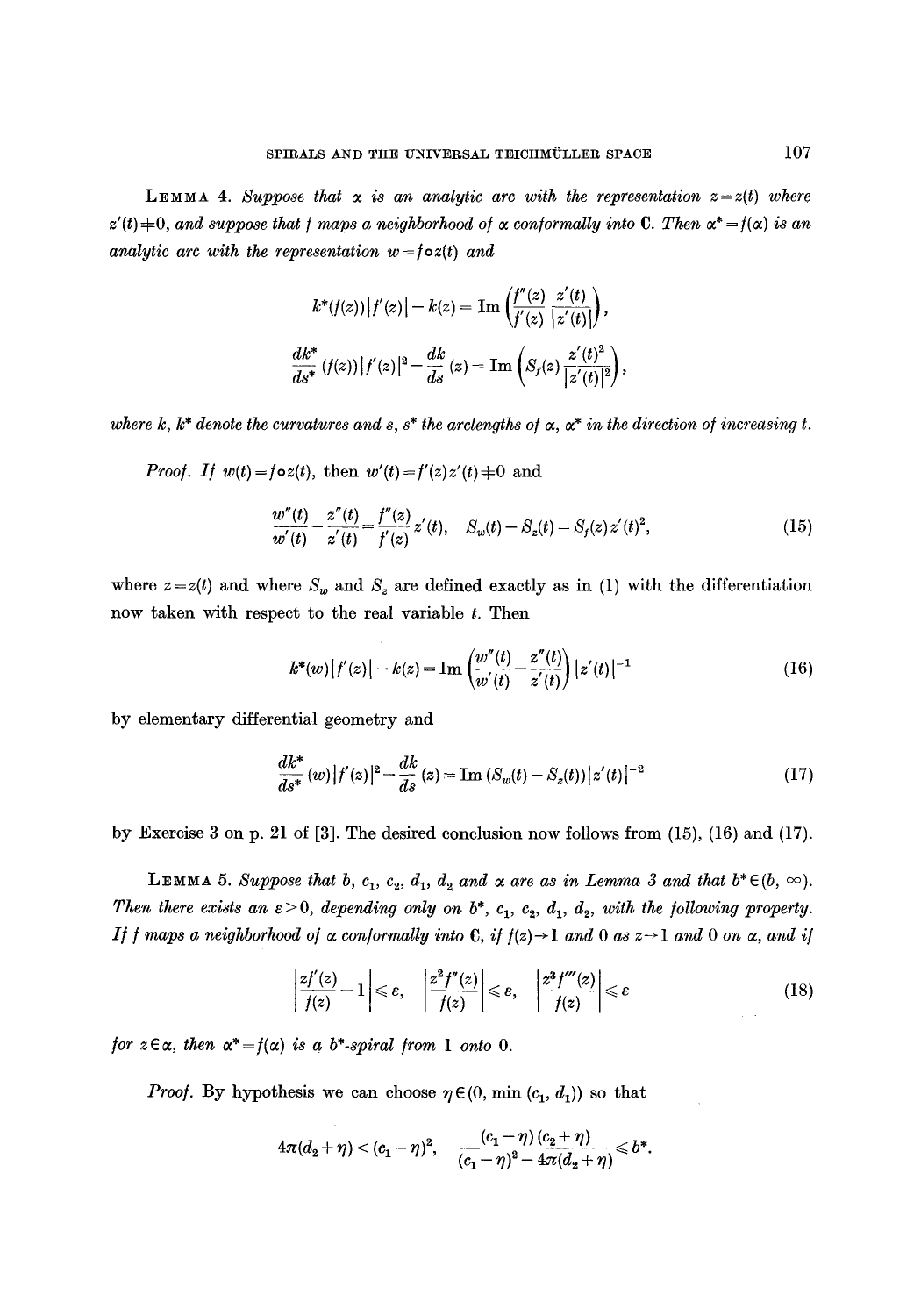Fix  $\varepsilon \in (0, \frac{1}{2})$  so that  $(4+2c_2)\varepsilon \leq \eta$  and  $(20+6d_2)\varepsilon \leq \eta$ , and suppose that f satisfies the hypotheses of Lemma 5. Then  $\alpha^* = f(\alpha)$  is an analytic open arc with 1 and 0 as endpoints. If  $w \in \alpha^*$ , then  $z = f^{-1}(w) \in \alpha$  and (18) implies that

$$
\left|\left|\frac{f(z)}{f'(z)}\right|-|z|\right|\leq 2\varepsilon|z|,\quad \left|\frac{zf''(z)}{f'(z)}\right|\leq 2\varepsilon,\quad |z^2S_f(z)|\leqslant 5\varepsilon.
$$

Hence we obtain the inequalities

$$
|k^*(w)|w| - k(z)|z| \le \left| \frac{f(z)}{f'(z)} \right| |k^*(f(z))|f'(z)| - k(z)| + \left| \left| \frac{f(z)}{f'(z)} \right| - |z| \right| k(z)
$$
  

$$
\le 2|z| \left| \frac{f''(z)}{f'(z)} \right| + 2\varepsilon |z| k(z) \le \eta
$$

and

$$
\left| \frac{dk^*}{ds^*} (w) |w|^2 - \frac{dk}{ds} (z) |z|^2 \right| \leq \left| \frac{f(z)}{f'(z)} \right|^2 \left| \frac{dk^*}{ds^*} (f(z)) |f'(z)|^2 - \frac{dk}{ds} (z) \right| + \left| \left| \frac{f(z)}{f'(z)} \right|^2 - |z|^2 \right| \frac{dk}{ds} (z)
$$
  

$$
\leq 4 |z|^2 |S_f(z)| + 6\varepsilon |z|^2 \frac{dk}{ds} (z) \leq \eta
$$

from Lemma 4, where  $k^*$  and  $s^*$  denote the curvature and arclength of  $\alpha^*$ . Thus

$$
c_1-\eta \leqslant k^*(w)\|w\|\leqslant c_2+\eta,\quad d_1-\eta \leqslant \frac{dk^*}{ds^*}\,(w)\|w\|^2\!\leqslant d_2+\eta
$$

for  $w \in \alpha^*$ , and the desired conclusion follows from Lemma 3.

## **3. Proof of Theorem 2**

For each  $a \in (0, \infty)$  let

$$
\alpha_1 = \{z = e^{(-a+i)t}: t \in (0, \infty)\}, \quad \alpha_2 = \{z: -z \in \alpha_1\},
$$
  
\n
$$
\beta = \{z = \pm ie^{(-a+i)t}: t \in (-\infty, \infty)\} \cup \{0, \infty\},
$$
  
\n
$$
\gamma = \{z: z \in \beta, \ |z| \leq 1\}.
$$

Then  $\beta$  is a Jordan curve which separates  $\alpha_1$  and  $\alpha_2$ . Let  $D_j$  denote the component of  $\overline{C}-\beta$  which contains  $\alpha_i$  and set  $D=\overline{C}-\gamma$ . Then D is a simply connected domain of hyperbolic type which contains  $D_1 \cup D_2$  and hence  $\alpha_1 \cup \alpha_2$ .

Now suppose that  $a \in (0, 1/8\pi)$  and that f is conformal in D. We shall show that there exists a  $\delta = \delta(a) > 0$  such that  $f(D)$  is not a Jordan domain whenever  $||S_f||_D \le \delta$ ; for this we may clearly assume that f is normalized so that it fixes the points 1,  $-1$ ,  $\infty$ . The argument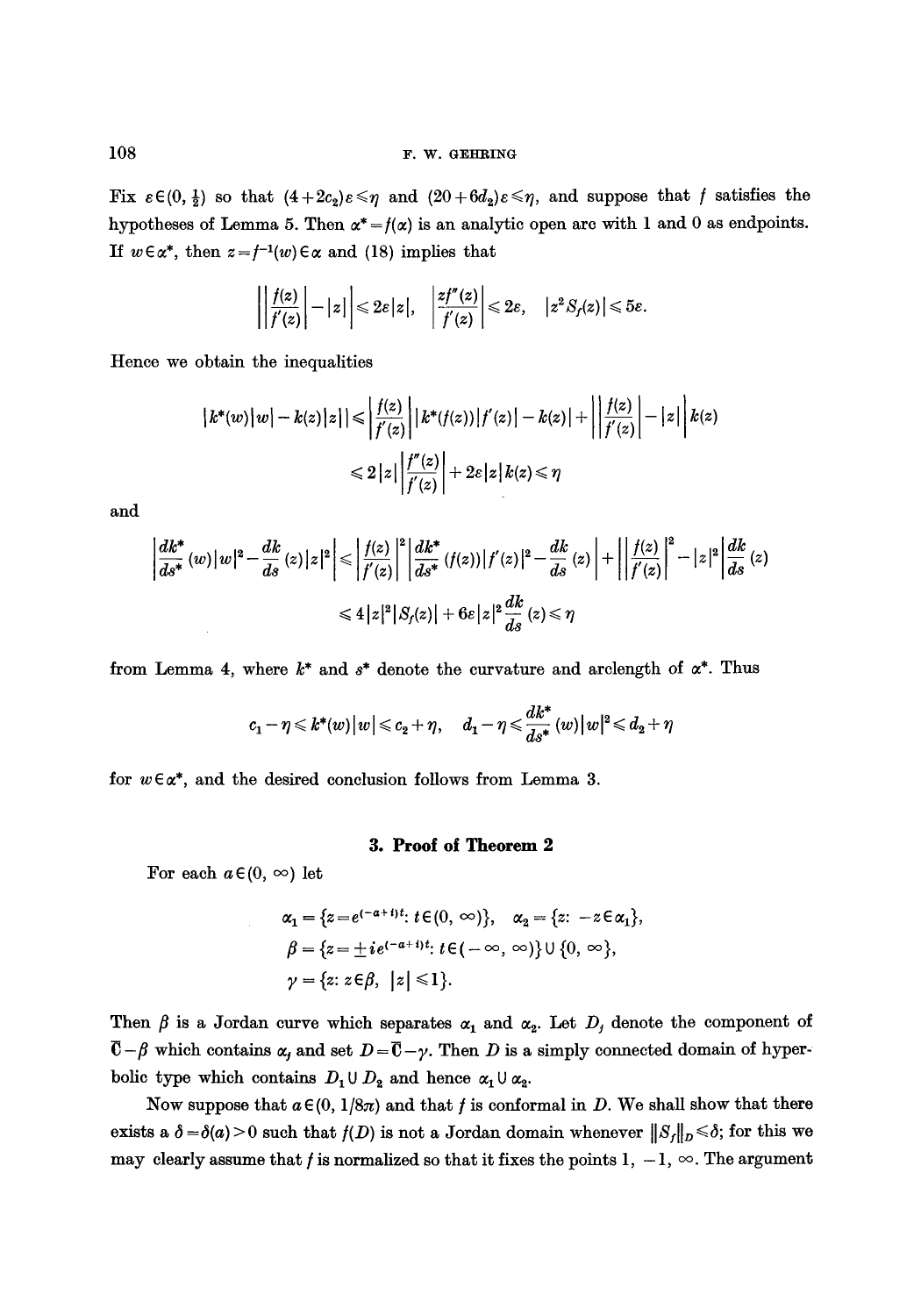then consists of three steps. First in Lemma 8 we show there exists a  $\delta_2 > 0$  such that  $f(\alpha_1)$  and  $f(\alpha_2)$  are  $b^*$ -spirals with  $b^* \in (1, 2)$  whenever  $||S_f||_D \le \delta_2$ . Next in Lemma 9 we show there exists a  $\delta_3>0$  such that the points onto which  $f(\alpha_1)$  and  $f(\alpha_2)$  converge must lie in  $\{z: |z| \leq \frac{1}{b}\}$  whenever  $||S_f||_D \leq \delta_3$ . Finally set  $\delta = \min (\delta_2, \delta_3)$ . Then Lemma 1 implies that  $f(\alpha_1)$  and  $f(\alpha_2)$  converge onto the same point and hence that  $f(D)$  is not a Jordan **domain** whenever  $||S_f||_D \le \delta$ .

We begin with an application of Ahlfors' extension theorem [1] to the domains  $D_1$  and  $D_2$ .

LEMMA 6. There exists a  $\delta_1 = \delta_1(a) > 0$  with the following property. If f is conformal in D and if  $||S_f||_D \le \delta_1$ , then for  $j=1, 2$  the mapping  $f_i=f|D_f$  has a quasiconformal extension g<sub>j</sub> to *fJ and* 

$$
K(g_j) \leq (1 - c||S_f||_D)^{-1},\tag{19}
$$

*where c* =  $c(a)$  *and*  $K(g_j)$  *denotes the maximal dilatation of g<sub>j</sub>.* 

*Proo/.* Lot

$$
h(re^{i\theta}) = r^a e^{i(\theta - \log r)}\tag{20}
$$

for  $r \in (0, \infty)$ , and set  $h(0)=0$  and  $h(\infty)=\infty$ . Then it is easy to verify that h is a Kquasiconformal mapping of  $\bar{C}$ , where  $K = a + (2/a)$ , and that h maps the imaginary axis onto  $\beta$ . Thus  $\partial D_j = \beta$  is a K-quasiconformal circle. By the above mentioned theorem of Ahlfors, there exists a  $\delta_1=\delta_1(a)$  such that each  $f_j$  conformal in  $D_j$  with  $||S_{f_j}||_{D_j}\leq \delta_1$  has a quasiconformal extension  $g_j$  to  $\overline{C}$ , where

$$
\|\mu_{g_j}\|_{\infty} \leq c \|S_{f_j}\|_{D_j} (2-c \|S_{f_j}\|_{D_j})^{-1}
$$
\n(21)

and  $c = c(a)$ . (For this last estimate see p. 22 in [10] or p. 132 in [2].)

Now suppose that f satisfies the hypotheses of Lemma 6 and let  $f_j=f(D_j)$ . Then since  $\rho_D \leqslant \rho_{D_j}$  in  $D_j$ ,

$$
\|S_{f_j}\|_{D_j}\leqslant \|S_{f}\|_{D}\leqslant \delta_1
$$

Thus  $f_j$  has a quasiconformal extension  $g_j$  to  $\overline{C}$  satisfying (21), and (19) follows directly.

*Remark.* If f is conformal in D with  $||S_j||_D \le \delta_1$ , then Lemma 6 implies that  $f_j = f|D_j$ has a homeomorphic extension to  $D_j \cup \{0\}$  and hence that  $f(z)$  has limits as  $z\rightarrow 0$  in  $D_1$ and as  $z\rightarrow 0$  in  $D_2$ . We shall denote these limits by  $f_1(0)$  and  $f_2(0)$ , respectively.

We require next the following consequence of a distortion theorem due to Teichmiiller [13].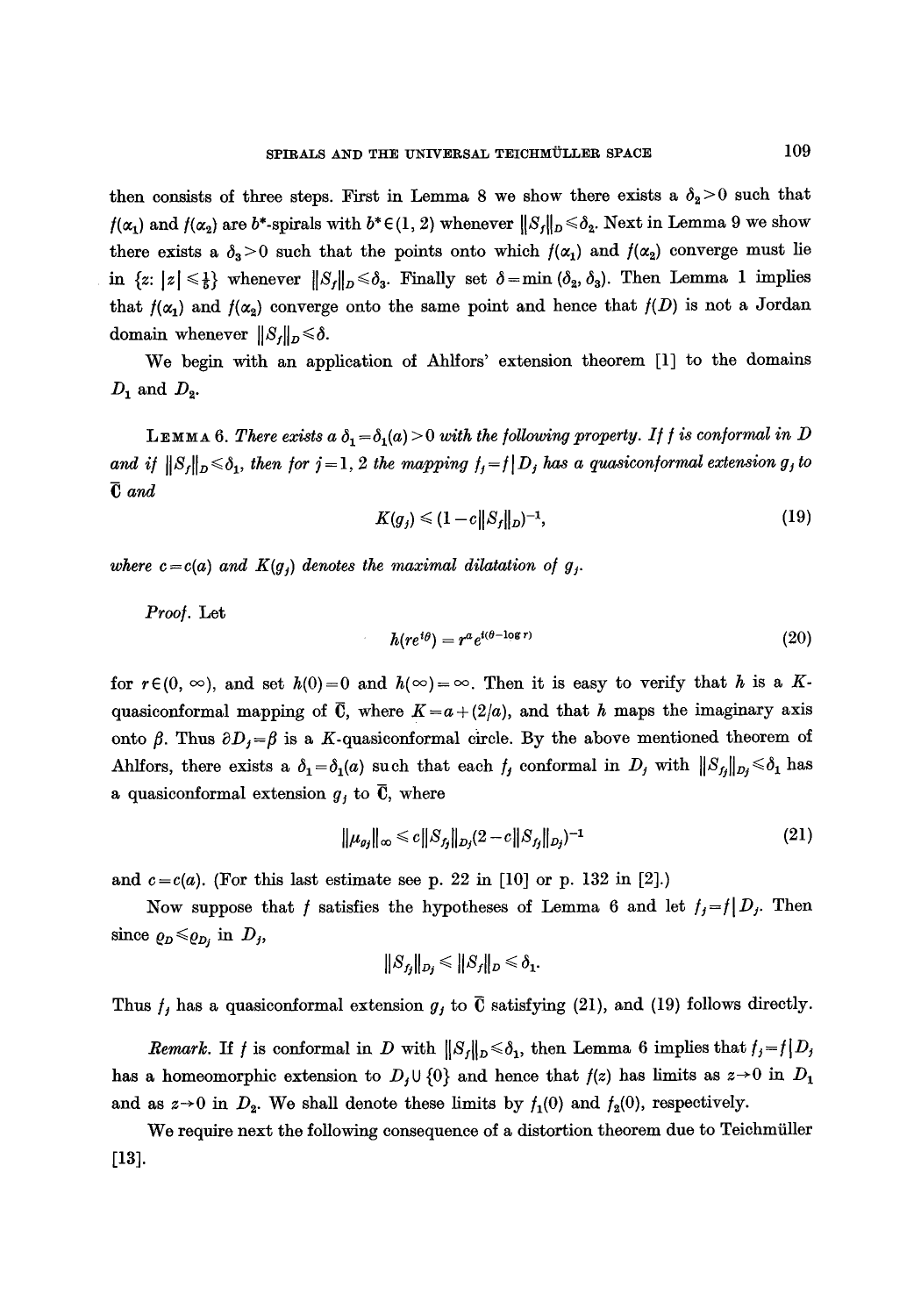LEMMA 7. For each  $\eta > 0$  there exists a  $K_1 = K_1(\eta) \in (1, \infty)$  with the following property. *If g is a sense preserving quasiconformal mapping of*  $\bar{C}$  with  $K(g) \leq K_1$  and if g fixes three *points*  $z_1, z_2, \infty$ , then

$$
|g(z)-z| \leq \eta |z_1 - z_2| \tag{22}
$$

*for z with*  $|z-z_1| < |z_1-z_2|$ .

*Proof.* Let  $\rho$  and  $\sigma$  denote respectively the hyperbolic metric and distance in  $G = \overline{C}$  $\{0, 1, \infty\}$  and set

$$
b = \inf \{ \varrho(z) : z \in G \cap B \}, \quad B = \{ z : |z| \leq 2 \}. \tag{23}
$$

Then  $\rho$  is positive and infinitely differentiable in G and  $\rho(z)\to\infty$  as  $z\to0$  or 1. (See, for example, p. 51 and p. 246 in [12].) Hence  $b \in (0, \infty)$ . Set

$$
K_1 = \exp(2b \min(\eta, 1)) \in (1, \infty).
$$

Now suppose that g is a sense preserving quasiconformal mapping of  $\bar{C}$  with  $K(g) \leq K_1$ , and suppose that g fixes the points 0, 1,  $\infty$ . Then by the above mentioned theorem of Teichmiiller,

$$
\sigma(g(z),\,z) \leqslant \tfrac{1}{2}\log\,K(g) \leqslant b\,\min\,(\eta,\,1) \leqslant b
$$

for  $z \in G$ . (See pp. 29-31 in [13].) If  $|z| < 1$ , then (23) implies that

$$
\sigma(g(z), z) = \inf \int_{\omega} \varrho \, ds \geq \inf \int_{\omega \cap B} b \, ds \geq b \, \min \left( |g(z) - z|, 2 - |z| \right),
$$

where the infima are taken over all rectifiable arcs  $\omega$  joining z to  $g(z)$  in G. Hence

$$
\big|g(z)-z\big|=\min\left(\big|\,g(z)-z\,\big|\,,\,2-\big|z\,\big|\right)\leqslant\min\left(\eta,\,1\right)\leqslant\eta
$$

for  $|z| \leq 1$  and we obtain (22) for the special case where  $z_1 = 0$  and  $z_2 = 1$ . The general case then follows by applying what was proved above to the mapping

$$
h(z) = \frac{g(z(z_2 - z_1) + z_1) - z_1}{z_2 - z_1}.
$$

*Remark.* Lemma 7 also follows from a more elementary contra-positive normal family type argument. However this second method does not yield an explicit estimate for  $K_1$  in terms of  $\eta$ .

**LEMMA** 8. For each  $a \in (0, 1/8\pi)$  *there exists*  $a \, \delta_2 = \delta_2(a) \in (0, \delta_1]$  *with the following property. If f is conformal in D with*  $||S_f||_D \le \delta_2$  and if f fixes  $\infty$ , then for  $j = 1, 2, \alpha_j^* = f(\alpha_j)$  is a *b\*-spiral onto*  $f_i(0)$  where  $b^* \in (1, 2)$ .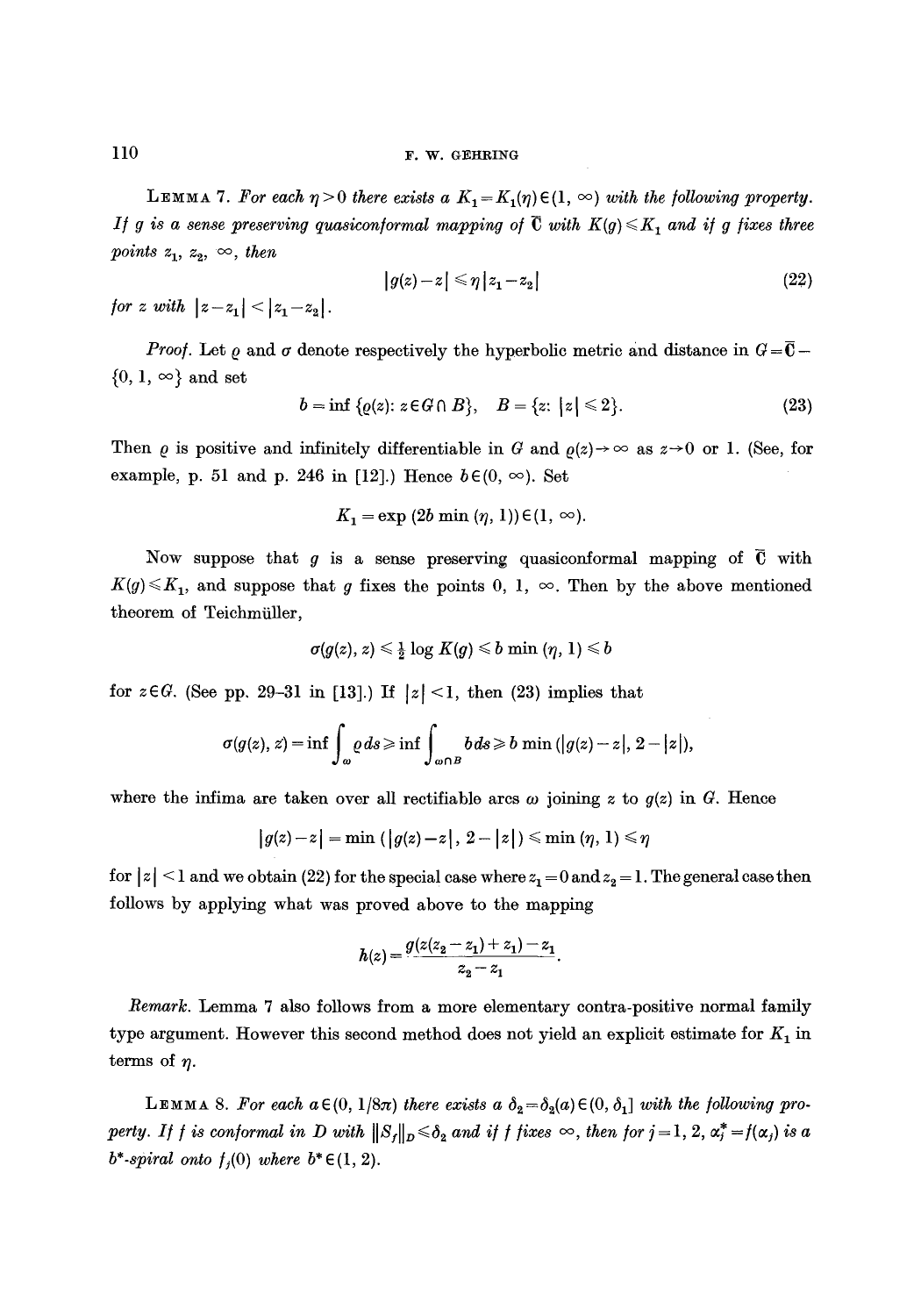*Proof.* Set  $c_1 = c_2 = (a^2 + 1)^{-\frac{1}{2}}, d_1 = d_2 = a(a^2 + 1)^{-1},$ 

$$
b = \frac{c_1 c_2}{c_1^2 - 4\pi d_2} = (1 - 4\pi a)^{-1} \in (1, 2),
$$

and fix  $b^* \in (b, 2)$ . Next let  $\varepsilon$  be as in Lemma 5, set

$$
\eta = \frac{1}{6}\varepsilon r^3, \quad r = \frac{1}{2} \operatorname{dist} (1, \partial D_1) < \frac{1}{2},
$$

and choose  $\delta_2 \in (0, \delta_1]$  so that  $(1-c\delta_2)^{-1} \leq K_1$ , where  $c=c(a)$  and  $K_1=K_1(\eta)$  are as in Lemmas 6 and 7. Then  $\delta_2$  depends only on a.

Now suppose that f satisfies the hypotheses of Lemma 8. Then  $\alpha_1^* = f(\alpha_1)$  and  $\alpha_2^* = f(\alpha_2)$  are analytic open arcs with endpoints  $f(1)$ ,  $f_1(0)$  and  $f(-1)$ ,  $f_2(0)$  respectively. We shall show first that  $\alpha_1^*$  is a b\*-spiral from  $f(1)$  onto  $f_1(0)$ . By Proposition 2 we may assume without loss of generality that  $f(1)=1$  and  $f_1(0)=0$ .

Let  $g_1$  denote the quasiconformal extension of  $f_1=f|D_1$  to  $\overline{0}$  given by Lemma 6, fix  $z_1 \!\in\! \alpha_1$  and set

$$
h(z) = \frac{g_1(z_1 z)}{g_1(z_1)}.
$$

Then h is a sense preserving quasiconformal mapping of  $\overline{C}$ ,  $K(h) \leq K_1$  and h fixes the points 0, 1,  $\infty$ . Hence

$$
|h(z)-z|\leqslant \eta \tag{24}
$$

for  $|z-1| < 1$  by Lemma 7. Since  $\varphi(z) = z_1$ , z maps  $D_1$  onto  $D_1$ ,  $f(z_1z) = g_1(z_1z)$  for  $z \in D_1$ . Hence  $h$  is analytic in  $D_1$  and

$$
\left|\frac{z_1f'(z_1)}{f(z_1)}-1\right| = |h'(1)-1| \leq \frac{1}{2\pi} \int_{\omega} \frac{|h(z)-z|}{|z-1|^2} |dz| \leq \frac{\eta}{r} < \varepsilon
$$

by (24), where  $\omega$  is the positively oriented circle  $\{z: |z-1|=r\}$ . Similarly we obtain

$$
\left|\frac{z_1^2 f''(z_1)}{f(z_1)}\right| \leqslant \frac{2\eta}{r^2} < \varepsilon, \quad \left|\frac{z_1^3 f'''(z_1)}{f(z_1)}\right| \leqslant \frac{6\eta}{r^3} = \varepsilon.
$$

Then (5) and Lemma 5 imply that  $\alpha_1^*$  is a b\*-spiral from 1 onto 0.

Next let  $g(z) = f(-z)$ . Then g is conformal in D with  $||S_g||_D \le \delta_2$  and  $g(\infty) = \infty$ . Hence  $\alpha_2^* = g(\alpha_1)$  is a b<sup>\*</sup>-spiral by what was shown above and the proof is complete.

**LEMMA** 9. For each  $\varepsilon > 0$  there exists a  $\delta_3 = \delta_3(a, \varepsilon) \in (0, \delta_1]$  with the following property. *If f is conformal in D with*  $||S_f||_D \le \delta_3$  *and if f fixes* 1,  $-1$ ,  $\infty$ , *then*  $|f_1(0)| \le \varepsilon$  *and*  $|f_2(0)| \le \varepsilon$ .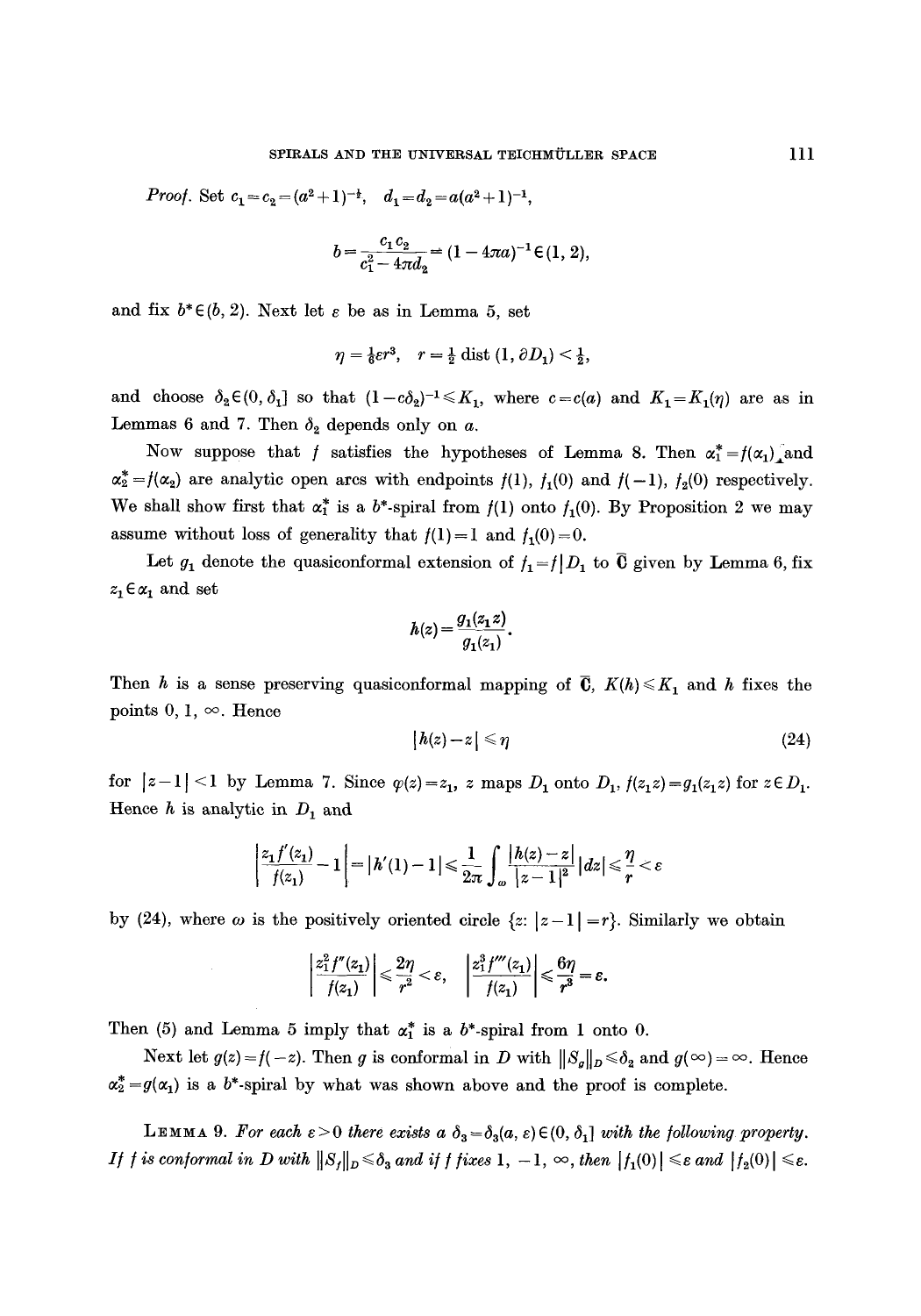### $112$  F.W. GEHRING

*Proof.* Set  $\eta = \min (\varepsilon/4, \frac{1}{2})$  and choose  $\delta_3 \in (0, \delta_1]$  so that  $(1-c\delta_3)^{-2} \leq K_1$ , where c and  $K_1$  are as in Lemmas 6 and 7. Then  $\delta_3$  depends only on a and  $\varepsilon$ .

Now suppose that f satisfies the hypotheses of Lemma 9 and for  $j = 1, 2$  let g, denote the quasiconformal extension of  $f_j=f|D_j$  to  $\overline{C}$  given by Lemma 6. Then  $g=g_2 \circ g_1^{-1}$  is a sense preserving quasiconformal mapping of  $\overline{C}$  with  $K(g) \leq K_1$ . If  $z_0 \in \beta - \gamma$ , then for  $j = 1, 2$ ,  $z_0 \in D_j$  and

$$
g_j(z_0) = \lim g_j(z) = \lim f_j(z) = f(z_0),
$$

where the limits are taken as  $z \rightarrow z_0$  in  $D_f$ . Thus g fixes points in  $\beta - \gamma$  and hence, by continuity, the points  $i, -i, \infty$ . Thus

$$
|g_2(1)-1|=|g(1)-1|\leq 2\eta, \quad 0<|g_2(1)+1|\leq 3
$$

by Lemma 7. Set

$$
h(z) = \frac{2}{g_2(1)+1} g_2(z) - \frac{g_2(1)-1}{g_2(1)+1}.
$$

Again h is a sense preserving quasiconformal mapping of  $\overline{C}$ ,  $K(h) \leq K_1$  and h fixes 1,  $-1$ ,  $\infty$ . Thus  $|h(0)| \leq 2\eta$  by Lemma 7 and

$$
|f_2(0)| = |g_2(0)| \leq \frac{1}{2} |g_2(1) + 1| |h(0)| + \frac{1}{2} |g_2(1) - 1| \leq \varepsilon.
$$

Finally applying what was proved above to the mapping  $-f(-z)$  yields the inequality  $|f_1(0)| \leq \varepsilon.$ 

*Proof of Theorem 2.* Suppose that  $a \in (0, 1/8\pi)$  and set

$$
\delta=\min\;(\delta_2(a),\,\delta_3(a,\,\tfrac15))\leqslant\delta_1,
$$

where  $\delta_2$  and  $\delta_3$  are as in Lemmas 8 and 9. Next suppose that f is conformal in D with  $||S_f||_D \le \delta$ . We shall show that  $f(D)$  is not a Jordan domain. By following f by a Möbius transformation, we may assume without loss of generality that f fixes the points 1,  $-1$ ,  $\infty$ .

Now Lemma 8 implies that  $\alpha_1^* = f(\alpha_1)$  and  $\alpha_2^* = f(\alpha_2)$  are disjoint b\*-spirals from 1 onto  $f_1(0)$  and from  $-1$  onto  $f_2(0)$ , respectively, where  $b^* \in (1, 2)$ . Next Lemma 9 implies that  $|f_1(0)| \leq \frac{1}{5}$  and  $|f_2(0)| \leq \frac{1}{5}$ . Thus

$$
|f_1(0)-f_2(0)| \leq \frac{2}{5} < \frac{1}{b^*} \min(|1-f_1(0)|, |-1-f_2(0)|),
$$

and we conclude from Lemma 1 that  $f_1(0) = f_2(0)$ .

Next let  $B = \{z: |z| < 1\}$  and for  $z \in B$  set  $g(z) = h\left(\frac{i}{2}\left(z + \frac{1}{z}\right)\right)$ , where h is the quasiconformal mapping of  $\bar{C}$  defined in (20) in the proof of Lemma 6. Then  $f \circ g$  is a quasicon-